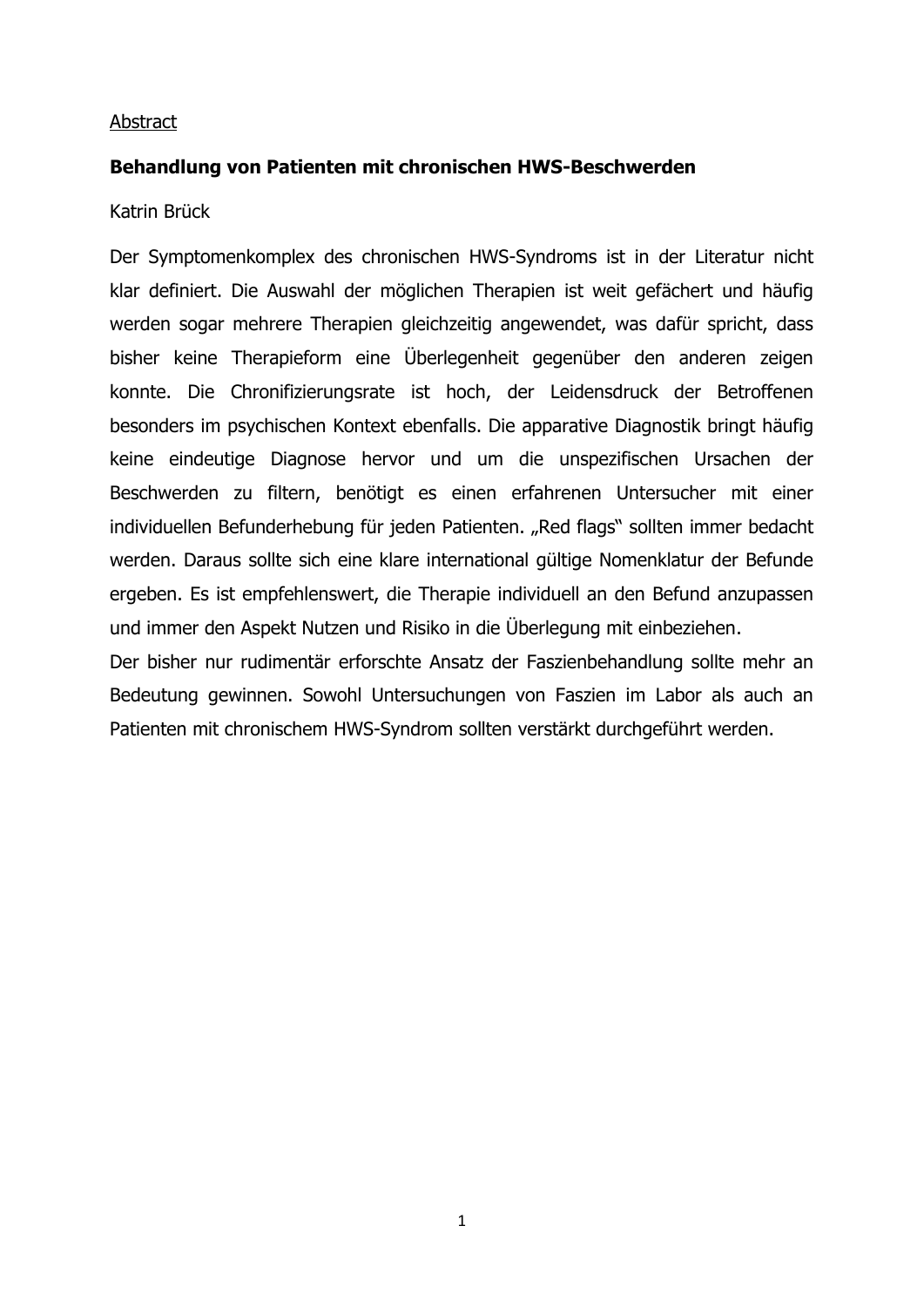## Abstract

## **Treatment of patients with chronic cervical spine complaints**

Katrin Brück

The symptom complex of the chronic cervical spine syndrome isn't clearly defined in literature. The choice of possible therapies is diversified and often even multiple therapies are administered at the same time, which speaks for [means] that so far no form of therapy has shown its superiority over the others. The rate of chronicity is high, the suffering of the persons affected as well – particularly in a psychic context. Non-invasive diagnostics often doesn't deliver a distinct diagnosis and, to filter the non-specific causes of the complaints, an experienced examiner with individual diagnosing of each patient is needed. "Red flags" should be thought about at all times. Out of it a distinct, internationally valid nomenclature of the findings should result. It is recommendable to adjust the therapy individually to the findings, and to always take the aspect benefit and risk into consideration.

The so far only rudimentarily researched approach to the treatment of fascia should gain in importance. Examination of fascia in the lab as well as in patients with chronic cervical spine syndrome should be carried out intensified.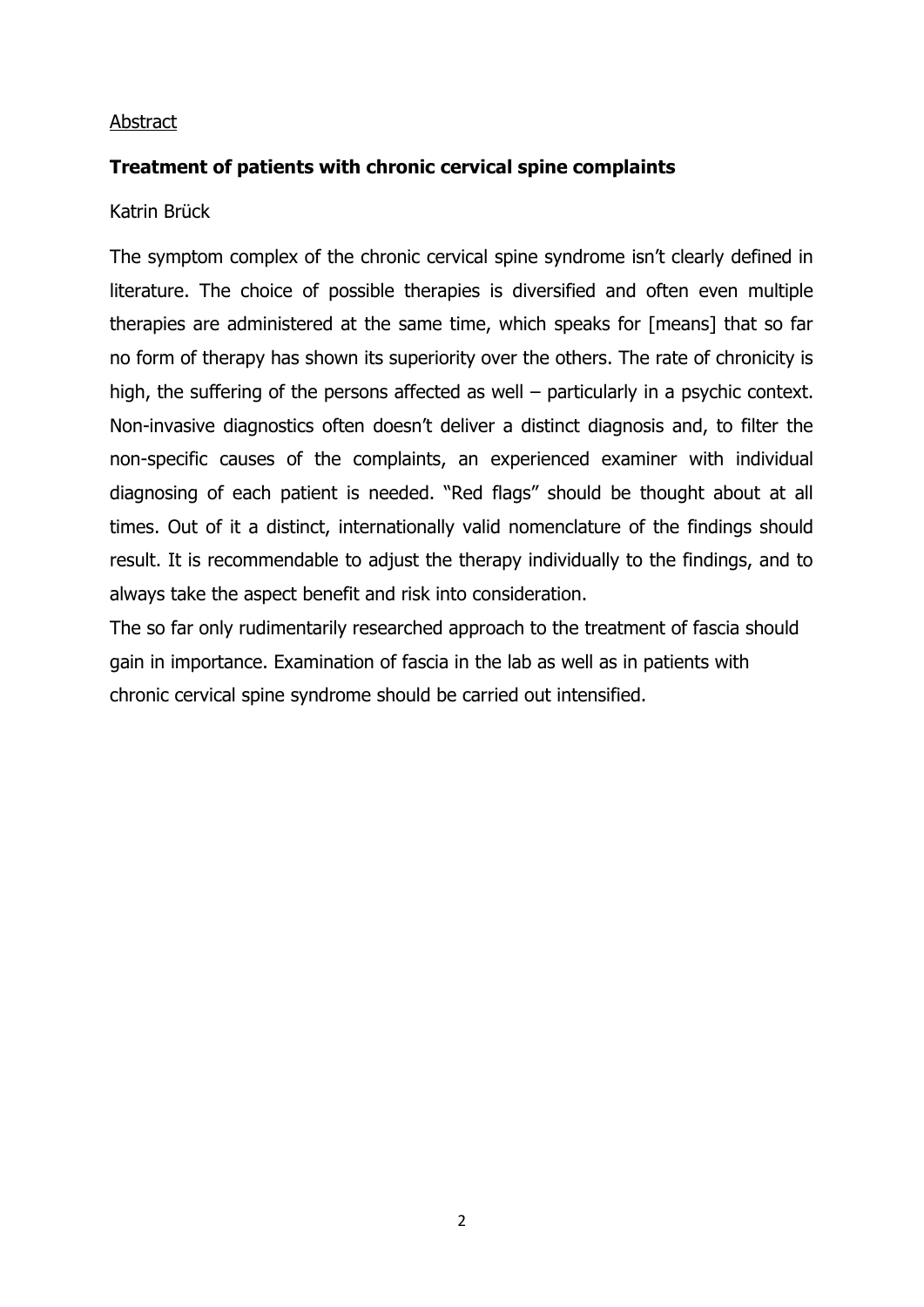# **Literatur**

Aitken, R. (1969). Measurement of feeling using visual analogue scales, Proceedings of the royal Society of Medicine. 62:989-93.

Adorjàn-Schaumann, K., Höhrhan, G., Wille, H., Wolff, A. (1999). Osteopathische Behandlung der chronischen Lumbalgie: Eine randomisierte kontrollierte Studie. http://www.osteopathic-research.com, ("zugriff am": 07.07.2011).

Andersson, H.I., Ejlertsson, G., Leden, I., Rosenberg, C. (1993). Chronic Pain in a geographically defined general population: Studies of differences in gender, social class and pain localization. Clin J Pain 9(3):174-82.

Aoki, Y., Takahashi, K., Obtori, S., Moriva, H. (2005). Neuropathology of Discogenic Low Back Pain: A Review. The Internet Journal of Spine Surgery 2(1).

Barker, P.J., Guggenheimer, K.T., Grkovic, I., Briggs, C.A., Jones, D.C., David, C., Thomas, L., Hodges, P.W. (2006). Effects of tensioning the lumbar fasciae on segmental stiffness during flexion and extension. J Spine 31(4):397-05.

Bates, M.S., Edwards, T.W., Anderson, K.O. (1993). Ethnocultural influences on variation in chronic pain perception. J Pain 52:101-12.

Benbow, S., Cossins, L., Bowsher, D. (1995). A comparison of young and elderly patients attending a regional Pain centre, Pain Clinic 8:323-32.

Bergmann S., Herrström P., Högstróm K., Oetersson I.F., Svensson B., Jacobsson L.T.H. (2001). Chronic musculoskeletal pain, prevalence rates and sociodemographic association in a Swedish population survey, J Rheumatol 28(1):1369-77

Binder A., Maddison P.J., Isenberg D.A., Woo P. (1993). A cervical pain syndromes, Oxford Textbook of Rheumatology, Oxford University Press 1060-70

Blozik E., Himmel W., Kochen M.M., Herrmann-Lingen C., Scherer W. (2010). Sensitivity to change of the neck pain and Disability ScaleEur Spine J, doi: 10.1007/s00586-010-1545-0.

Blozik E., Lapinskaya D., Herrmann-Lingen C., Schäfer H., kochen M.M., Himmel W., Scherer M. (2009). Depression and anxiety as major determinants of neck pain: a cross-sectional study in general practice, BMC Musculoskelletal disorders 10:13, doi 10.1186/1471-2474-10-13

Bogduk N., Lord S.M. (1998). Cervical spine disorders, Curr opin rheumatol 10(2):110-5.

Bond A., Lader M. (1974). The use of analogue scales in rating subjective feelings, British Journal of Medical Psychology 47:211-18.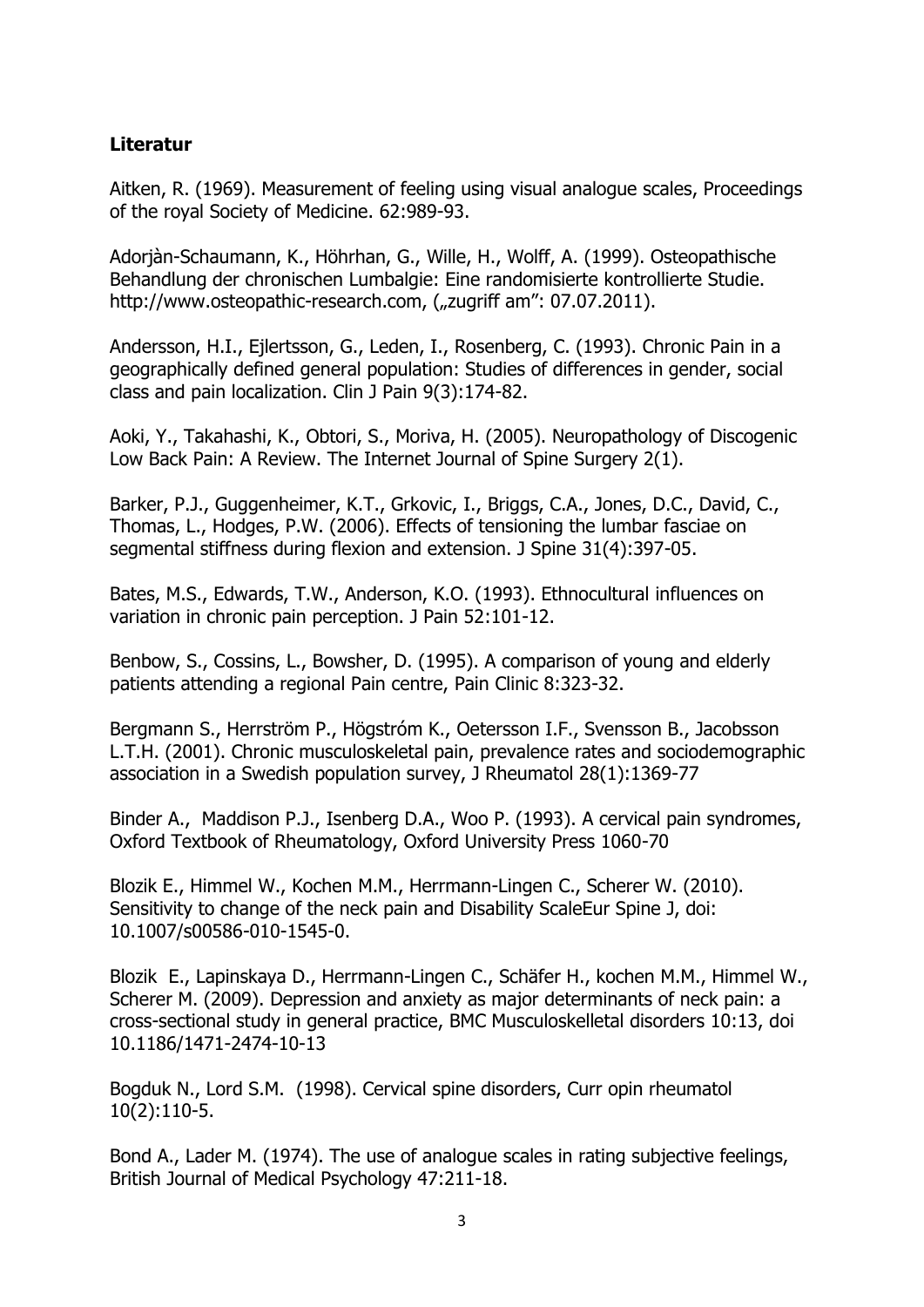Bischoff, A., Nürnberger, A., Voigt, P., (2002). Osteopathy alleviates pain in chronic non-specific neck pain: A randomized Controlled trial. http://www.osteopathicresearch.com, ("zugriff am": 07.07.2011).

Bove, G.M., (2008). Epi-perineurial anatomy, innervations and axonal nociceptive mechanisms. J of Bodywork and Movement Therap 12(3):185-90.

Bove M., Courtine G., Schieppati M. (2002). Neck Muscle Vibration and Spatial Orientation During Stepping in Place in Humans pavia Italy, J Neurophysiol 88:2232- 41

Bovim G., Schrader H., Sand T (1994). Neck pain in the general population, Spine 19: 1307-9.

Boyd-Clark L.C., Briggs C.A., Galea M.P. (2002). Muscle Spindle Distribution, Morphology and Density in Longus Colli and Multifidus Muscle of the Cervical Spine27(7):788-99

Bronfort G., Haas M., Evans R., Leiniger B., Triano J. (2010). Effectiveness of manual therapies: the UK evidence report, Chiropractic & Osteopathy 18:3

Butler, D.S. (1991). Mobilisation of the Nervous System. Churchill Livingston: Melbourne.

Carroll L.J., Hogg-Johnson S., van der Velde G., Haldemann S., Holm L.W., Carragee E.J., Harwitz E.L., Côté P., Nordin M., Peloso P.M., Guzman J., Cassidy J.D. (2008). Course and prognostic factors for neck pain in the general population: results of the Bone and Joint decade, Spine 33(4):75-82

Cassidy J.D., Lopes A.A., Yong-Hink K. (1992). The immediate effect of manipulation versus mobilization on pain and range of motion in the cervical spine: a randomized controlled trial, J Manipulative Physiol Ther 15:570-5

Cherklin D.C., Sherman K.J., Deyo R.A., Shekelle P.G. (2003). A review of the Evidence for the Effectiveness, Safty and Cost of Acupunture, Massage Therapy and Spinal Manipulation for Back Pain, Ann Intern Med 138:898-906

Chrubasik S., Junck H., Zappe H.A., Stutzke O. (1998). A survey on pain complaints and health care utilization in a German population sample, Eur J Anaesthesiol 15(4):397-408

Corneil B.D., Olivier E., Munoz D.P. (2002). Neck Muscle Responses to Stimulation of Monkey Superior Colliculus. I. Topography and Manipulation of Stimulation Parameters, J Neurophys 88(4):1980-99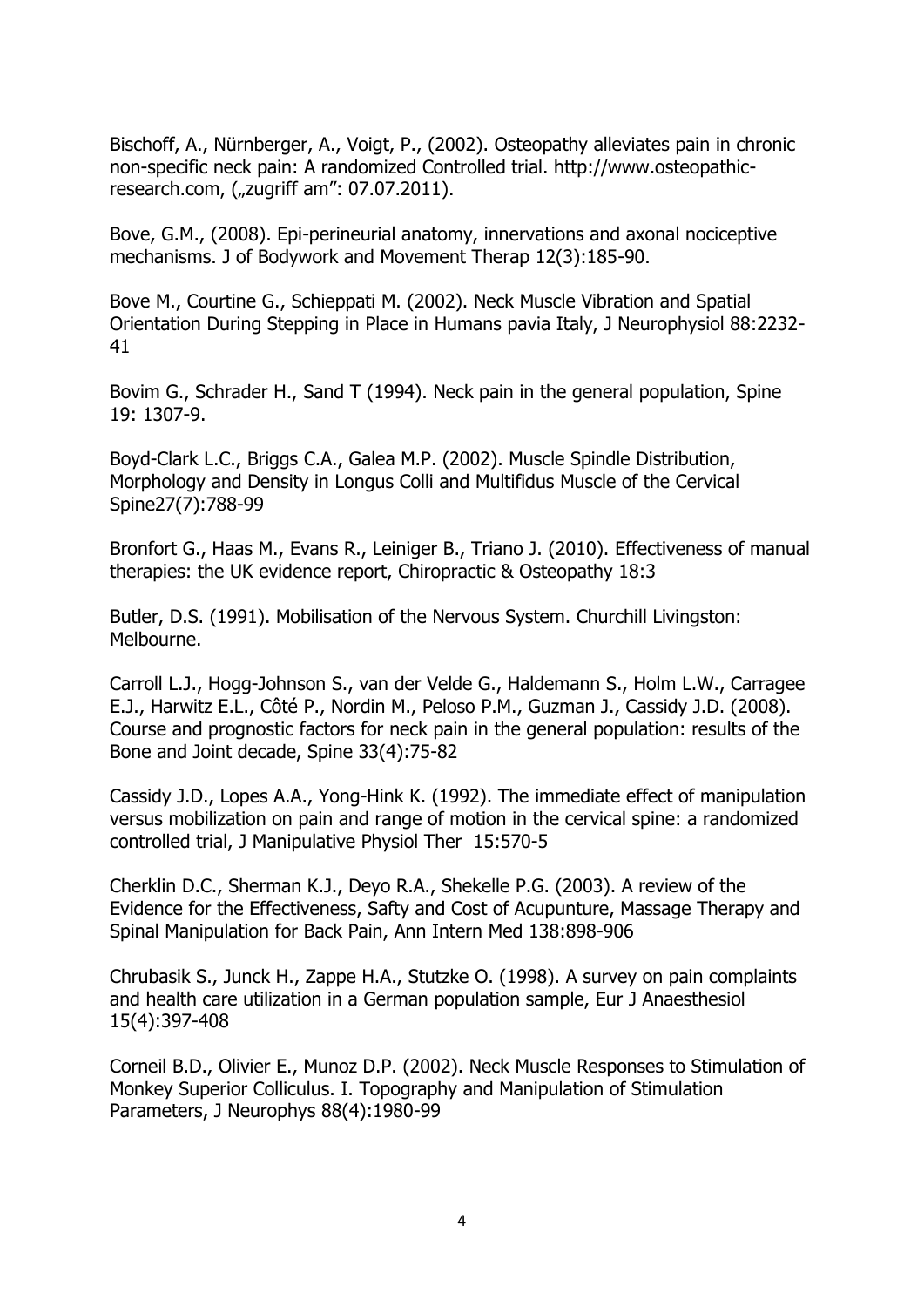Côté P., Cassidy D., Caroll L. (1998). Saskatchewan health and back pain survey, the prevalence of neck pain and related disability in Saskatchewan adults, Spine 23(15): 1689-98

Craig K.D. et al. (1984). Developmental changes in infant pain expression during immunization injections Soc Sci Med 19:1331-37

Daffner S.D., Hilibrand A.S., Hanscom B.S., Brislin B.T., Vaccaro A.R., Albert T. (2003). Impact of neck and arm pain on overall health status, J Spine 28(17):2030-5

DEGAM – Leitlinie Nr. 13 (2009), Nackenschmerzen, Deutsche Ges. f. Allgemein. und Familienmedizin

Devor, M., Seltzer, Z. (1999). Pathophysiology of damaged nerves in relation to chronic pain. In: The Textbook of Pain. Wall, P.D., Melzack, R., Churchill Livingston:Edinburgh

Dubin E., Patapoutian A. (2010). Nociceptors: the sensors oft the pain pathway, The Journal of Clinical investigation 120(11) 3760-72

Engemann K., Hofmeier G. (2009). Untersuchung der therapeutischen Wirksamkeit osteopathischer Behandlungen bei Patienten mit chronischen Nackenschmerzen nach einem posttraumatischen Zervicalsyndrom durch ein Beschleunigungstrauma: Randomized Controlled Trial, www.osteopathic-research.com

Ehrlich H.P., Allison G.M., Legett M. (2006). The myofibroblast, cadherin, alpha smooth muscle actin and the collagen effect, Cell Biochem Funct 24(1):63-70

Eser E, Fidaner H, Eser SY, Fidaner C, Elbi H (2000), Derivation of Response Scales for WHOQOL TR – The Effect of the Level of Education on the Use of Visual Analogue Scales, J Eur Psych 5(4):278-84.

Ernst, E. (2007). Spinal manipulation: are the benefits worth the risks? Expert Rev., Neurotherapeutics 7(11):1451-52.

Florêncio L.L., Pereira P.A., Silva B.R.T., Pegoretti K.S., Goncalves M.C., Bevilaqua D. (2010). Agreement and reliability of two non-invasive methods for assessing cervical range of motion among young adults, J Bras Fisioter 14(2):175-81

Folstein M.F., Luria R. (1973). Reliability, validity and clinical implications of the visual analogue scale, Psychological Medicine 3:479-86

Freyd M. (1923). The graphic rating scale, Journal of Educational Psychology 14:83- 102

Gemmell H., Miller P. (2011). Relative effectiveness and adverse effects of cervical manipulation, mobilization and the activator instrument in patients with sub-acute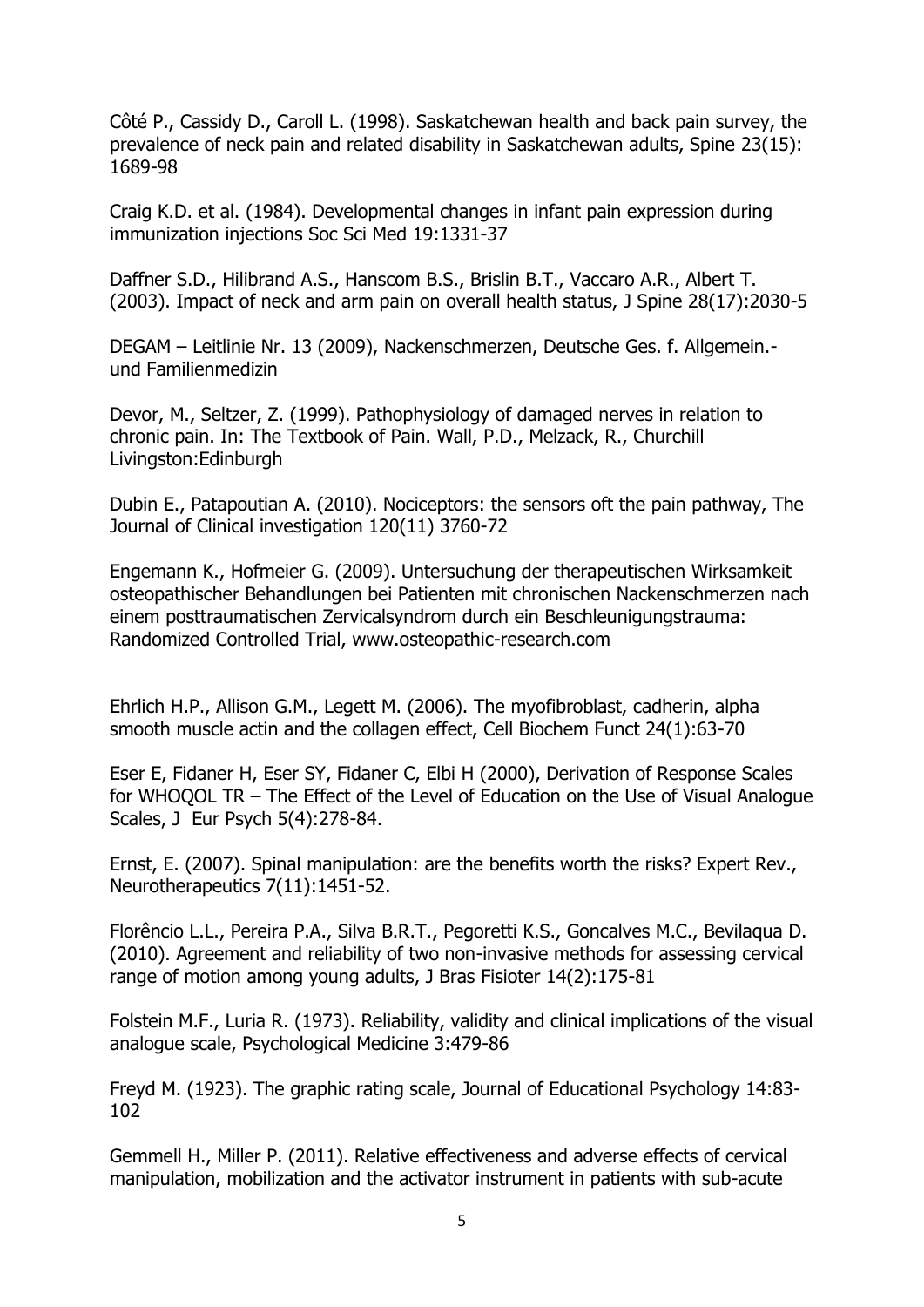non-specific neck pain: results from a stopped randomized trial, Chiropractic & Osteopathy 18:20

Gift A.G. (1989). Visual Analogue Scales: Measurement of a subjective phenomena, Nursing Research 30:268-88

Göbel H., Westphal W. (1989). Experimentelle Schmerzinduktion im algesimetrischen Humanversuch: Gütekreterien, Der Schmerz 3:85-93

Gore M., Dukes E., Rowbotham D.J., Tai K.S., Leslie D (2007). Clinical characteristics and pain management among patients with painful peripheral neuropathic disorders in general practice settings: Eur J Pain 11:652-64

Gross A., Miller J., D´Sylva J., Burnie S.J., Goldsmith C.H., Graham N., Haines T., Bronfort G,. Hoving J.L. (2010). Manipulation or mobilization for neck pain, Cochrane Database of Systematic Reviews, Issue 1.Art.No.: CD004249, DOI: 10.1002/14651858.CD004249.pub3

Gross A.R., Haines T., Goldsmith C.H., Santaguida L., McLaughlin L.M., Peloso P., Burnie S., Hoving J (2009). Knowledge to action: a challenge for neck pain treatment, J Orthop Sports Phys Ther 39(5):351-63

Gunzelmann T., Schumacher J., Brähler E. (2002). Prävalenz von Schmerzen im Alter: Ergebnisse repräsentativer Befragung der deutschen Altenbevölkerung mit dem Gießener Beschwerdebogen, Schmerz 16(4):249-54

Guss D.A., Jacoby I.J. (2002). Longus colli tendinitis causing acute neck pain J Emerg Med 22:211-2

Haines T., Gross A.R., Burnie S., Goldsmith C., Perry L., Graham N. (2009). A Cochrane review of patient education for neck pain, Spine 9(10):859-87

Hartvigsen J., Christensen K., Frederiksen H. (2004). back and neck pain exhibit many common features in old age: a population-based study of 4, 486 Danish twins 70-102 years of age, Spine 29:576:80

Hessel A., Geyer M., Gunzelmann I., Schumacher J., Brähler E. (2003). Somatoforme Beschwerden bei über 60-Jährigen in Deutschland, Z Gerontol Geriat 36(28):296

Hjermstad M.J., Fayers P.M., Haugen D.F., Caraceni A., Hanks G.W., Loge J.H., Fainsinger R., Aass N., Kaasa S. (2011). studies comparing Numerical Rating Scales, Verbal Rating Scales and Visual Analogue Scales for Assessment of Pain Intensity in Adults: A Systematic Literature Review, J Pain Symptom Manage 41(6):1073-93

Howe, J.F., Loeser, J.D., Calvin, W.H. (1977). Mechanosensitivity of dorsal root ganglia and chronically injured axons: a physiological basis for radicular pain of nerve root compression, Pain 3:25-41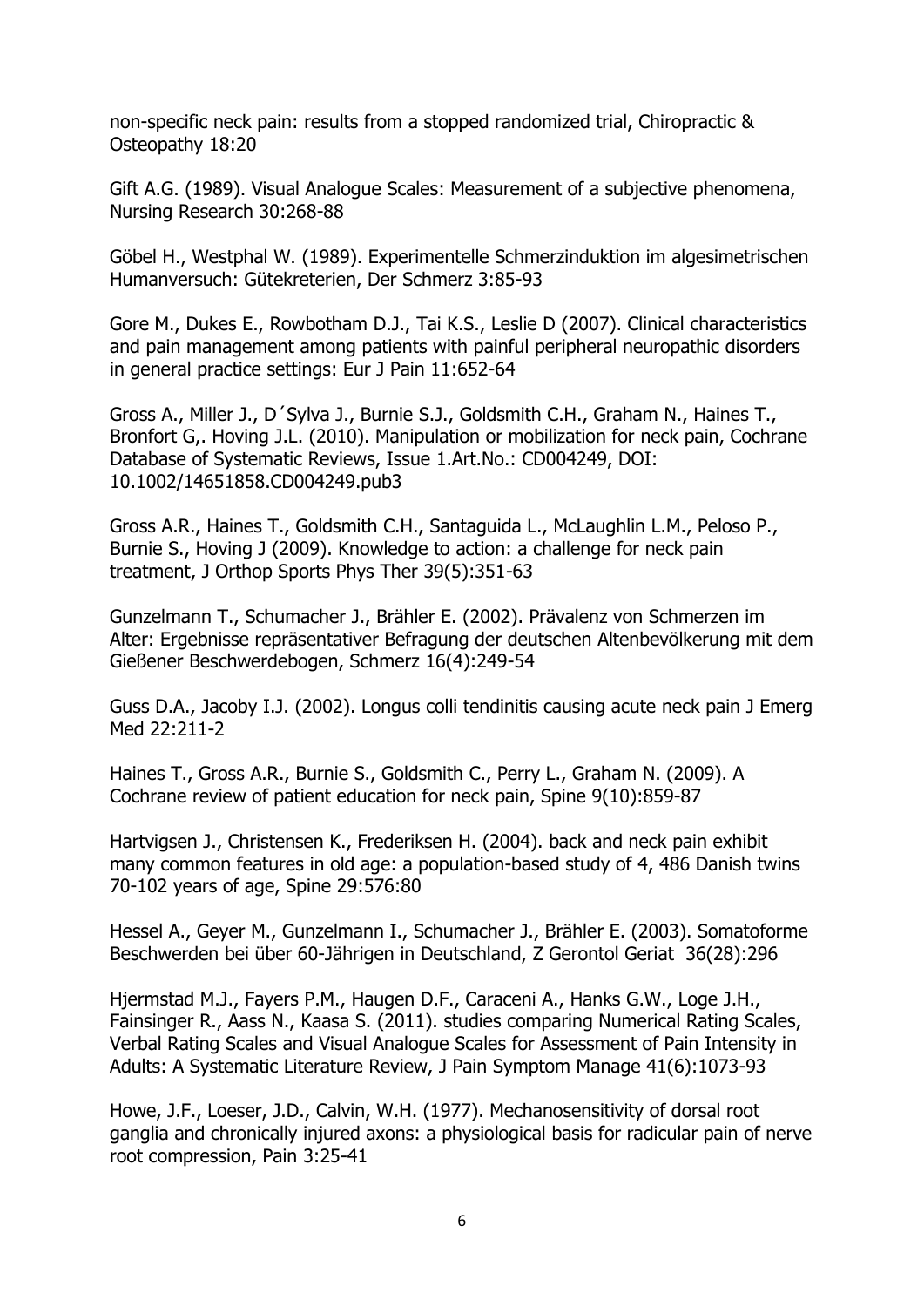Hoy D.G., Protani M., D. R., Buchbinder R. (2010). The epidemiology of neck pain, Best Pract Res Clin Rheumatol, 24(6):763-92

Irnich D., Behrens N., Molzen H., König A., Gleditsch J., Krauss M., Natalis M., Senn E., Beyer A., Schöps P. (2001). Randomised trial of acupuncture compared with conventional massage and sham laser acupuncture for treatment of chronic neck pain, BMJ 322(7302):1574-8

Kalso E., Allan L., Dellemijn P.L., Faura C.C., Ilias W.K., Jensen T.S., Perrot S., Plaghki L.H., Zenz M. (2003). Recommendations for using opioids in chronic noncancer pain, Eur J Pain 7:381-6

Kay, T.M., Gross, A., Goldsmith, C. (2004). Exercises for mechanical neck disorders: a Cochrane systematic review. http://www.thecochranelibrary.com, Issue 3. Art. No.: CD001878. DOI: 10.1002/14651858.CD001878

Kvistad K.A., Espeland A. (2010). Diagnostic imaging in neck and low back pain, Tidsskr Nor Laegeforen 18:130(22):2256-9

Kwekkeboom K.L. Gretarsdottir E. (2006). A systematic review of relaxation interventions for pain, J Nurs Scholarsh 38:269-77

Lachin, J.M. (1981). Sequential clinical trials for normal variates using interval composite hypothesis, Biometrics, (87- 101)

Langworthy J.M., Forrest L (2010), Withdrawal rates as a consequence of disclosure of risk associated with manipulation of the cervical spine, Chiropractic und Osteopathy 18:27

Laube W., Müller K. (2004). Der passive Muskeltonus als biophysikalisce und der active Muskeltonus als neurophysiologische Zustandsgröße aus physiologischer und pathophysiologischer Sicht, Österr Z Phys Med Rehabil 14(1):10-28

Lee M.S., Ernst E. (2011). Acupuncture for pain: an overview of Cochrane reviews, Chin J Integr. Med. 17(3):187-9

Leonhard J.H., Choo C.P., Manal M.R.A., Isa Z. Md, Nordin N.A.M., Das S. (2009). Development and evaluation of neck pain and functional limitation scale: A validation study in the Asien context, Indian J of Med.Sc. 63(10):445-54

Levine F.M., DeSimone L.L. (1991). The effects of experimenter gender on pain report in male and female subjects, Pain 44:69-72

Lindstrom R., Schomacher J., Farina D., Rechter L., Falla D. (2011). Association between neck muscle coactivation, pain and strength in women with neck pain, Manual Therapy 16:80-86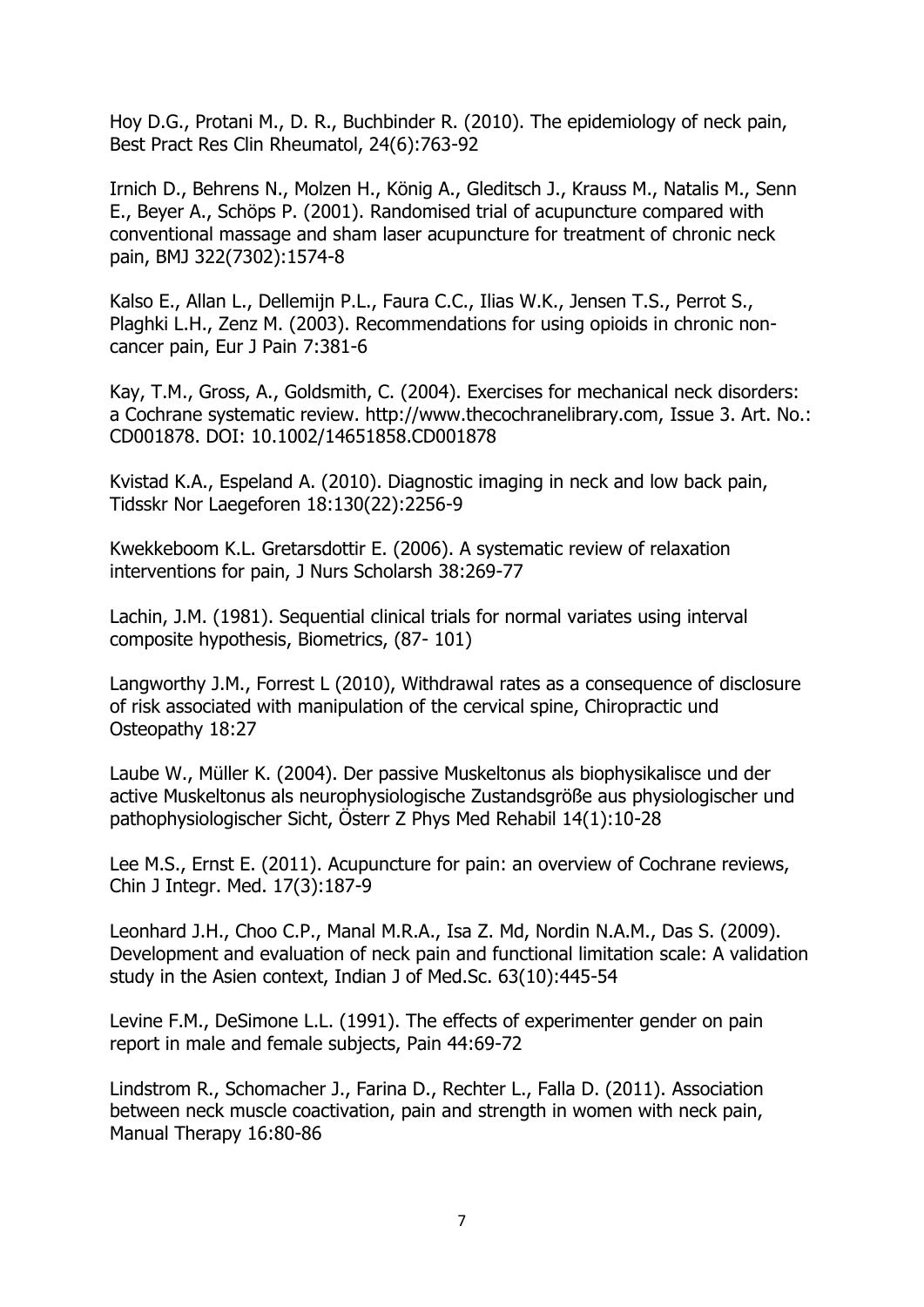Loreck D., Kühn A., Conradi E. (1991). Aussagewert röntgenologischer Befunde an der Halswirbelsäule in bezug zur klinischen Symptomatik bei Patienten mit Zervikalsyndrom, Radiol diag 32:360-66

MacGregor A.J., Andrew T., Sambrook P.N., Spector T.D. (2004). Structural psychological and genetic influences on low back and neck pain: a study of adult female twins, Arthritis Rheum 51(2):160-7

Mäkelä M., HeliÖvaara M., Sievers K., Impivaara O., Knekt P., Aromaa A. (1991). Prevalence, determinants and consequences of chronic neck pain in Finland, Am J Epidemiol 134(11):1356-67

Martinez-Segura R., Fernández-de-las-Penas C., Ruiz-Sáez M., López-Jiménez C., Rodríguez-Blanco C. (2006). Immediate effects on neck pain and active range of motion after a single cervical high-velocity low amplitude manipulation in subjects presenting with mechanical neck pain: a randomized controlled trial, National University of health sciences doi:10.1016/j.jmpt.2006.06.022

Mazanec D., Reddy A. (2007). A medical management of cervical spondylosis, Neurosurgery, 60(1):43-50

Merskey H., Bogduk N. (1994). Classifikation of chronic neck pain: Discriptions of chronic pain syndromes and definitions of pain terms, IASP Press 2.nd edition

Murphy D., McDonald A., Power C., Unwin A., MacSullivan R. (1987). Measurement of Pain: A Comparsion of the Visual Analogue with a Nonvisual Analogue Scale, The Clinical Journal of Pain 3(4):197-99

Niala J. (2002). The effects of mobilization on cervical range of motion using C.R.O.M., www.osteopathic-research.com

Noimark S. (2002). The effects of mobilization on cervical range of motion using C.R.O.M., www.osteopathic-research.com

Paoletti S. (2011). Faszien – Anatomie-Strukturen-Techniken-Spez. Osteopathie, 2. Auflage München Urban& Fischer

Paryavi E., Jobin C.M., Ludwig S.C., Zahiri H., Cushman J. (2010). Acute exertional lumbar paraspinal compartment syndrome, Spine 35(25):E1529-33

Pedersen T. (2003). The effect of cervical high velocity thrust technique on range of motion, www.osteopathic-research.com

Picavet H.S.J., Schouten JSAG (2001). Musculoskeletal pain in the Netherlands: prevalences, consequences and risk groups, the  $DMC_3 - study$ , Pain102:167-78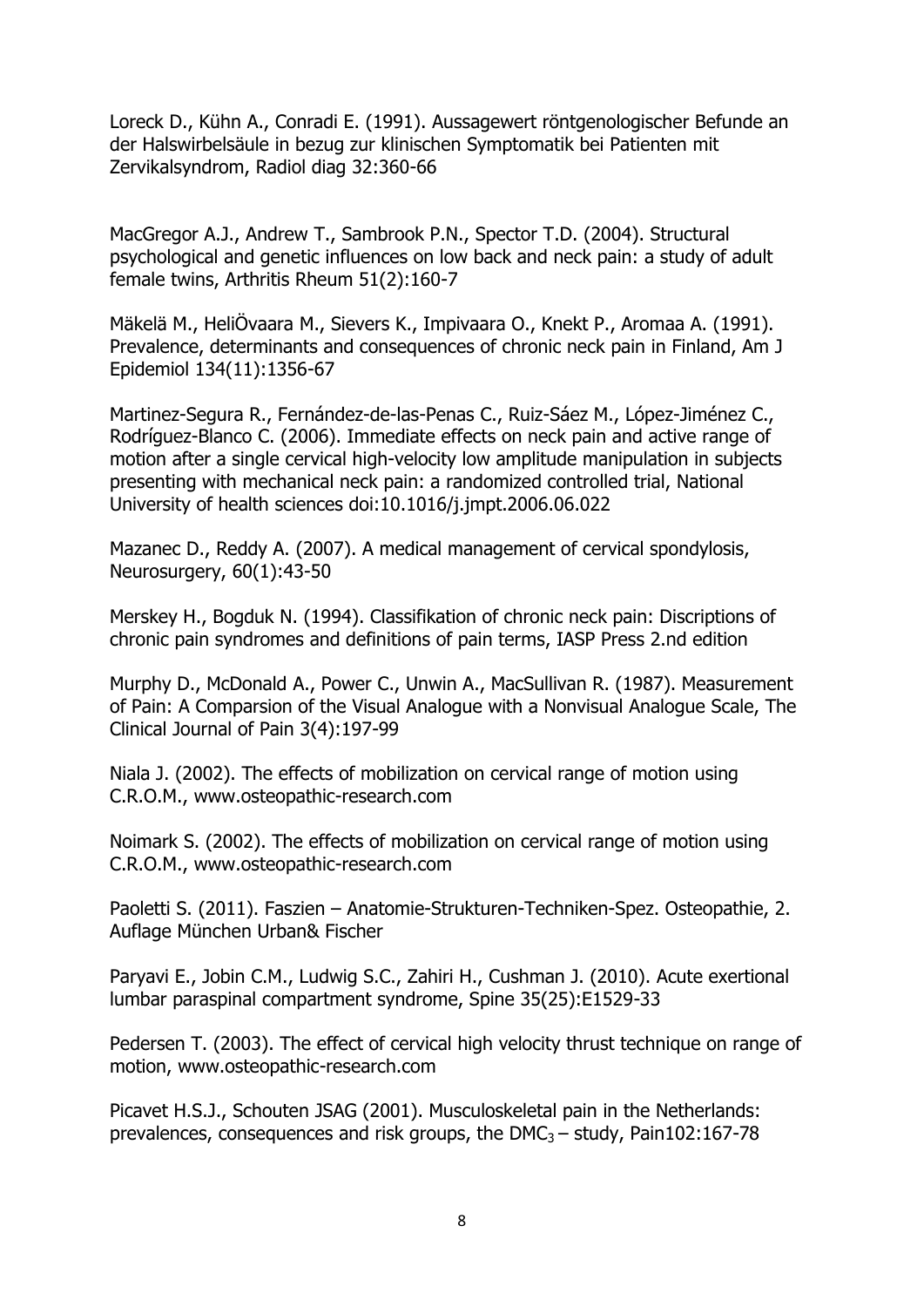Raspe H., Matthis C., Croft P., O´Neill T (2004). Variation in back pain between countries: the example of Britain and Germany, Spine 29:1017-21

Remington M., Tyler P.J., Newson-Smith J., Cicchetti D.V. (1979). Comparative Reliability of categorical and Analogue Rating Scales in the Assessment of Psychiatric Symptomatology, Psychological Medicine 9:765-70

Schellingerhout J.M., Verhagen A.P., Heymans M.W., Koes B.W., de Vet H.C., Terwee C..B. (2011). measurement properties of disease-specific questionnaires in patients with neck pain: a systematic review, Qual Life Res. Doi: 10.1007/s11136-011-9962-9

Scherer M., Blozik E., Himmel W., Lapinskaya D., Kochen M.M. (2008). Psychometric properties of a german version of the neck pain and disability scale, Eur Spine J 17:922-929

Scherer M., Niebling M. (2005). Die Primärversorgung von Patienten mit Nackenschmerzen, Z Allg Med 81:348-58

Schleip R. (2003). Fascial plasticity –a new neurobiological explanation: Part 1, J Bodywork and Movement Therapies 7(1):11-19

Schleip R., Klingler W., Lehmann-Horn F. (2008). Faszien besitzen eine der glatten Muskulatur vergleichbare Kontraktionsfähigkeit und können so die muskuloskelettale Mechanik beeinflussen, J Osteopathische Med 9(4):19-21

Schomacher J. (2009). The effect of an analgesic mobilization Technique when applied at symptomatic or asymptomatic levels of the cervical spine in subjects with neck pain: A randomized controlled trial, J Man Manip Ther 17(2):101-8

Schomacher J., Learman K. (2010). Symptom location tests in the cervical spine: a descriptive study using imaging verification, J Man Manip Ther 18(2) 97-101

Schumacher J., Brähler E. (1999). Prävalenzen von Schmerzen in der deutschen Bevölkerung: Ergebnisse repräsentativer Erhebung mit dem Gießener Beschwerdebogen, Schmerz (13):375-84

Seeger D., Pfingsten M., Mann K., Hildebrandt J. (2003). Behandlungen von chronischen HWS-Beschwerden – Effektivität eines aktivierenden Gruppenkonzeptes, Manuelle Medizin 41:465-571

Simpson R, Gemmell H. (2006). Accuracy of spinal orthopaedic tests: a systematic review, Chiropractic & Osteopathy 14:26 doi:10.1186/1746-1340-14-26

Stark J. (2004). Stills Faszienkonzepte: Eine Studie, Übersetzung von Pöttner M. (2007). 2. Auflage, Jolandos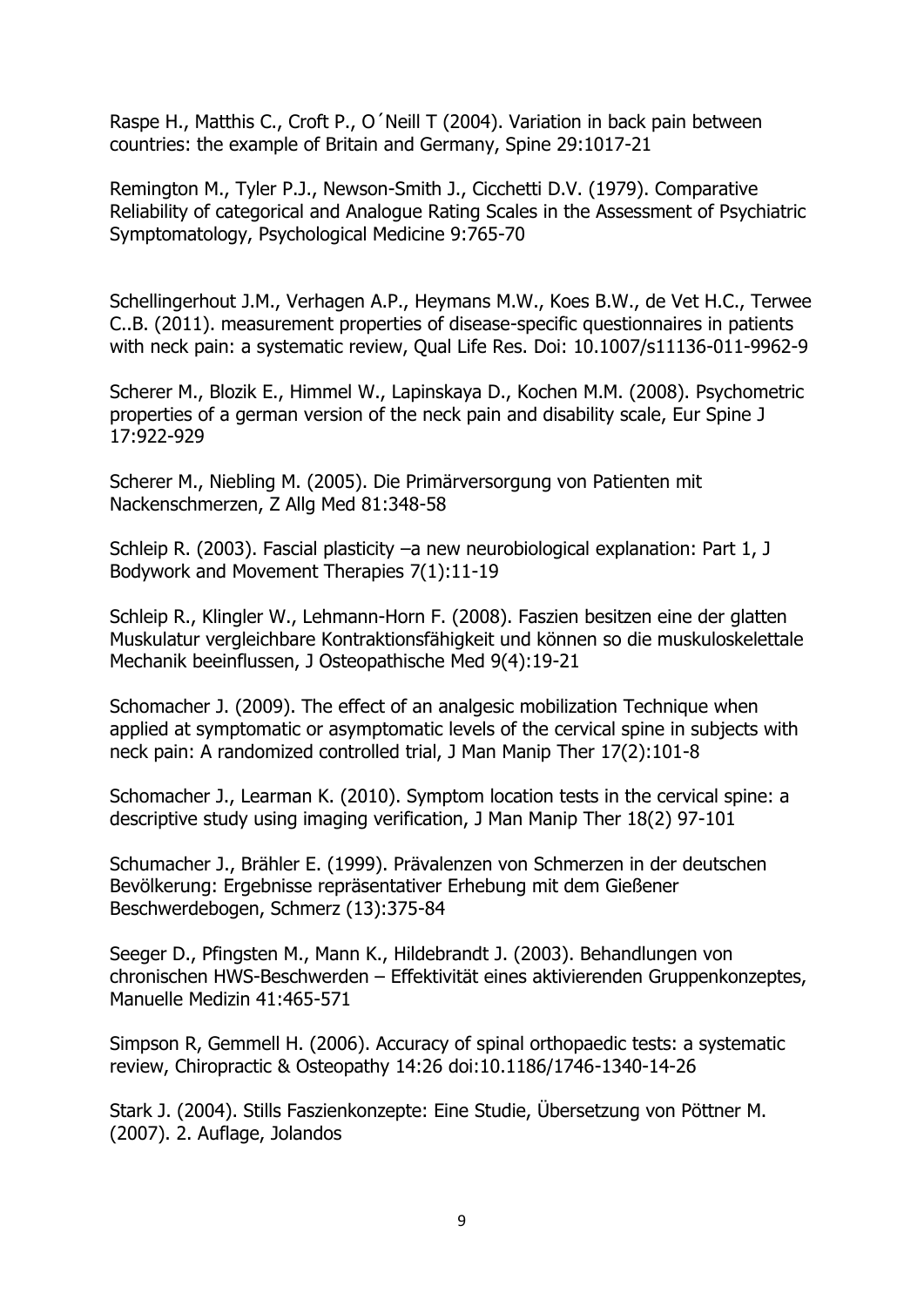Statistisches Bundesamt (2011). [http://www.gbe-](http://www.gbe-bund.de/gbe10/abrechnung.prc_abr_test_logon?p_uid=gast&p_aid=4711&p_sprache=D&p_knoten=TR200)

[bund.de/gbe10/abrechnung.prc\\_abr\\_test\\_logon?p\\_uid=gast&p\\_aid=4711&p\\_sprach](http://www.gbe-bund.de/gbe10/abrechnung.prc_abr_test_logon?p_uid=gast&p_aid=4711&p_sprache=D&p_knoten=TR200) [e=D&p\\_knoten=TR200,](http://www.gbe-bund.de/gbe10/abrechnung.prc_abr_test_logon?p_uid=gast&p_aid=4711&p_sprache=D&p_knoten=TR200) (Zugriff am 18.5 2011)

Steffen S., Tempel R. (2002). Stellt die osteopathische Behandlung von Patienten mit chronischer Zervalgie eine wirksame Alternative zur Physiotherapie dar? Eine randomisierte kontrollierte Studie, www.osteopathic-research.com

Stembach R.A .(1978). Psychological dimensions and perceptual analysis, includung pathologies of pain, Handbook of Perception Vol. VIB, 231-61

Taylor, J.R., Kalkulas, B.A. (1991). Neck Injuries. Lancet 338:1343-45

The Canadian Chiropractic Assoziation. http://www.ccachiro.org/client/cca/cca.nsf/object/binder/\$file/jcca-v49-3-158.pdf (Stand 2007).

Tousignant M., Smeeszers C. Breton A.M., Breton E., Corriveau H. (2006). Criterion validity study of the cervical range of motion (CROM) device for rotational range of motion on healthy adults, J Orthop Sports Phys. Ther. 36(4):242-8

Treleaven J., LowChoy G.J., LowChoy N. (2005). Smooth pursuit neck torsion test in whiplash-associated disorders: relationship to self-reports of neck pain and disability, dizziness and anxiety, J Rehabil Med 37:219-23

van Tulder M. et al. (1997). Spinal radiographic findings and non-specific low back pain, Spine 22:427-34

Vitiello A.L., Bonello R., Pollard H. (2007). The effectiveness of ENAR for the treatment of chronic neck pain in Australian adults: a preliminary single-blind, randomized controlled trial, Chiropractic & Osteopathy 15:9 doi 10.1186/1746-1340- 15-9

Vuillerme N., Pinsault N., Vaillant J. (2005). Postural control during quiet standing following cervical muscular fatique: Effects of changes in sensory inputs, Neurosience Letters 378:135-39

Wal van der J. (2009). The architecture of the Connective Tissue in the Musculoskeletal System – An often overlooked Functional Parameter as to Proprioception in the Locomotor Apparatus, Jof Therapeutic Massage and Bodywork 2(4)

Waling K., Järvholm B., Sundelin G. (2002). Effects of training on female trapezius Myalgia: an intervention study with a 3-year follow-up period, J Spine 27(8):789-96

Webb R., Brammah T., Lunt M., Urwin M., Allison T., Symmons D. (2003). Prevalence and Predictors of intense, Chronic, and Disabling Neck and Back Pain in the UK General Population, Spine 28(11):1195-1202